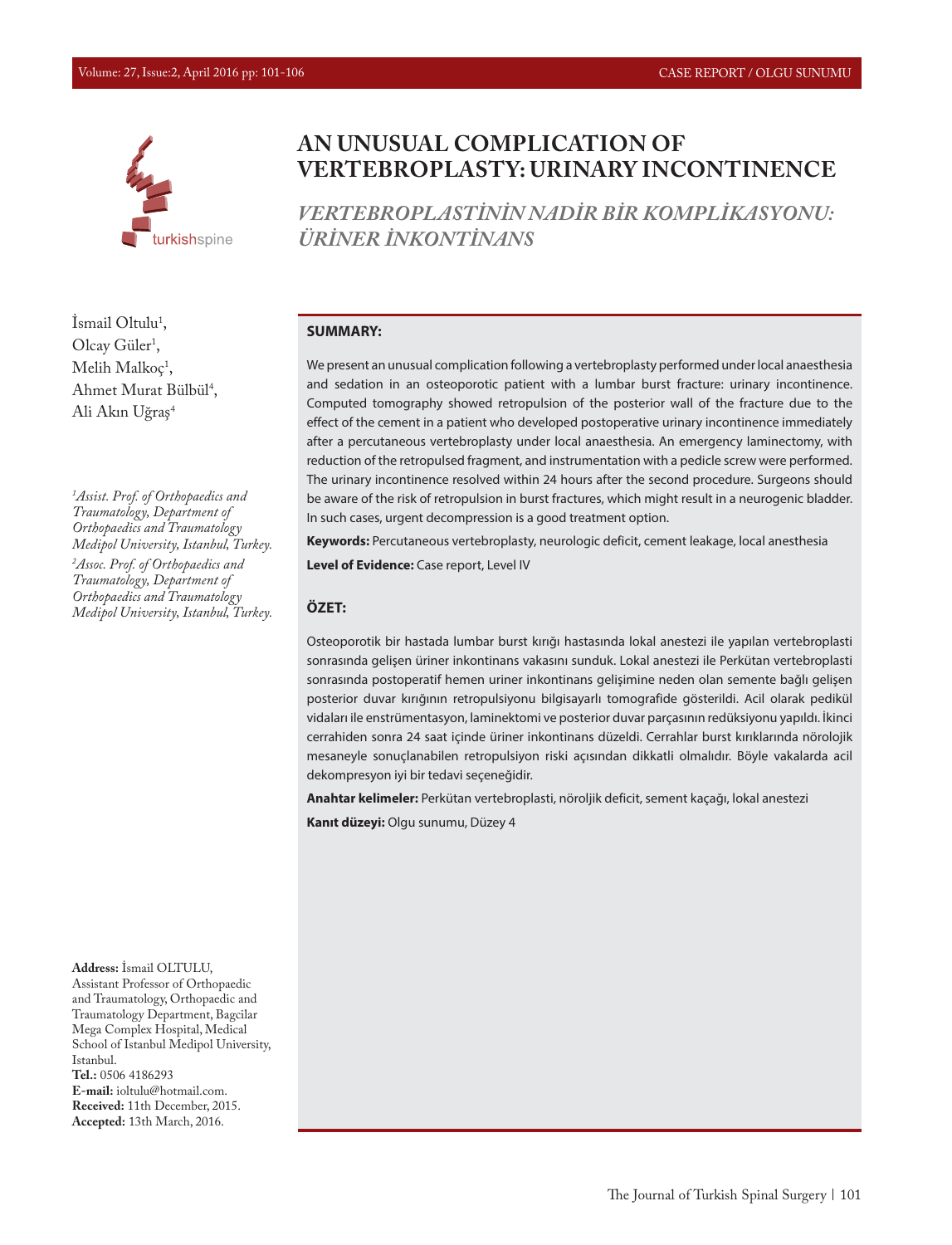# **INTRODUCTION:**

Vertebroplasty is a common treatment method for burst fractures with low morbidity and mortality<sup>12</sup>. During vertebroplasty, cement may leak around the vertebral body<sup>3</sup>. Despite the leakage of cement into spinal canal or foramen, neurological deficits are rare<sup>10</sup>. Consequently, local anaesthesia and sedation, which enable communication with the patient and evaluation of the lower extremity motor muscle strength during the procedure, are preferred to general anaesthesia. However, it may be impossible to detect urinary incontinence during the procedure, especially in the presence of a urinary catheter. This case report discusses the treatment of an unusual complication, urinary incontinence, which developed suddenly due to posterior wall compression following percutaneous vertebroplasty (PVP).

## **CASE PRESENTATION:**

An 84-year-old female was hospitalised with a burst fracture of an osteoporotic L3 vertebra (Figure-1).

Under local anaesthesia and sedation, PVP was performed using polymethylmethacrylate cement. During the surgery, neurological examination of leg movements revealed no abnormalities. Urinary incontinence developed immediately after the operation. The postoperative neurological examination revealed normal muscle strength. Bilateral stretch tests were negative. Emergency computed tomography (CT) showed retropulsion of the L3 vertebra posterior wall (Figure-2).

Two hours after the PVP, the patient was reoperated on for decompression. Through a posterior approach, L2-L4 stabilisation and L3 total laminectomy were performed (Figure-3).

Twenty-four hours later, the patient stated that she could feel urinary fullness and was continent. The patient was mobilised on the first day postoperative. Follow-up visits at 1, 3, and 12 months showed that her pain had resolved completely and there was no further incontinence.



**Figure-1.** Magnetic resonance images on **a)** sagittal and **b)** axial planes of the third lumbar vertebra burst fracture before PVP.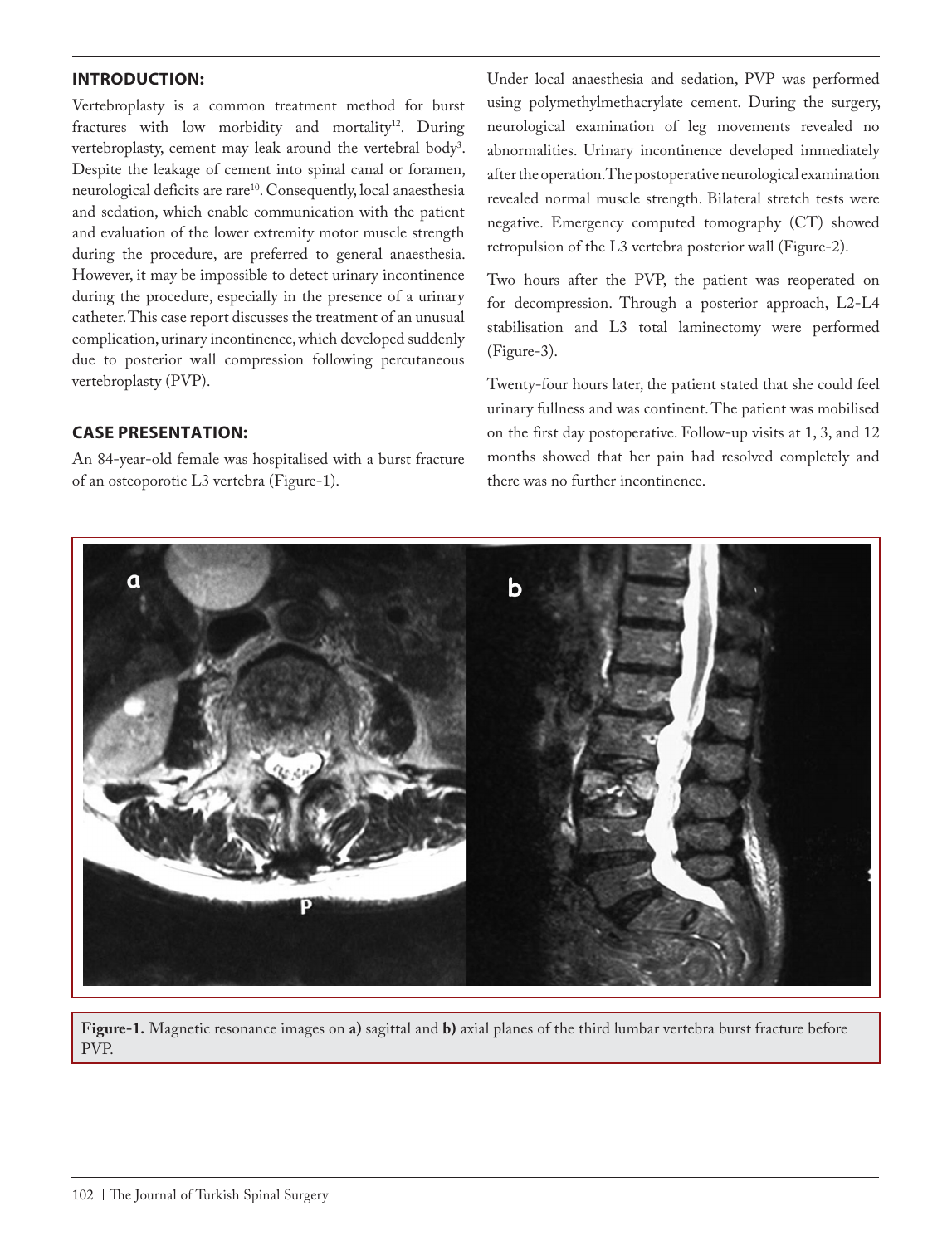

**Figure-2. a)** Computed tomography images on on sagittal and **b)** axial planes showing posterior wall retropulsion of the third lumbar vertebra after PVP.



**Figure-3. a)** Anteroposterior and **b)** lateral radiological examination after posterior instrumentation of vertebra L2–L4.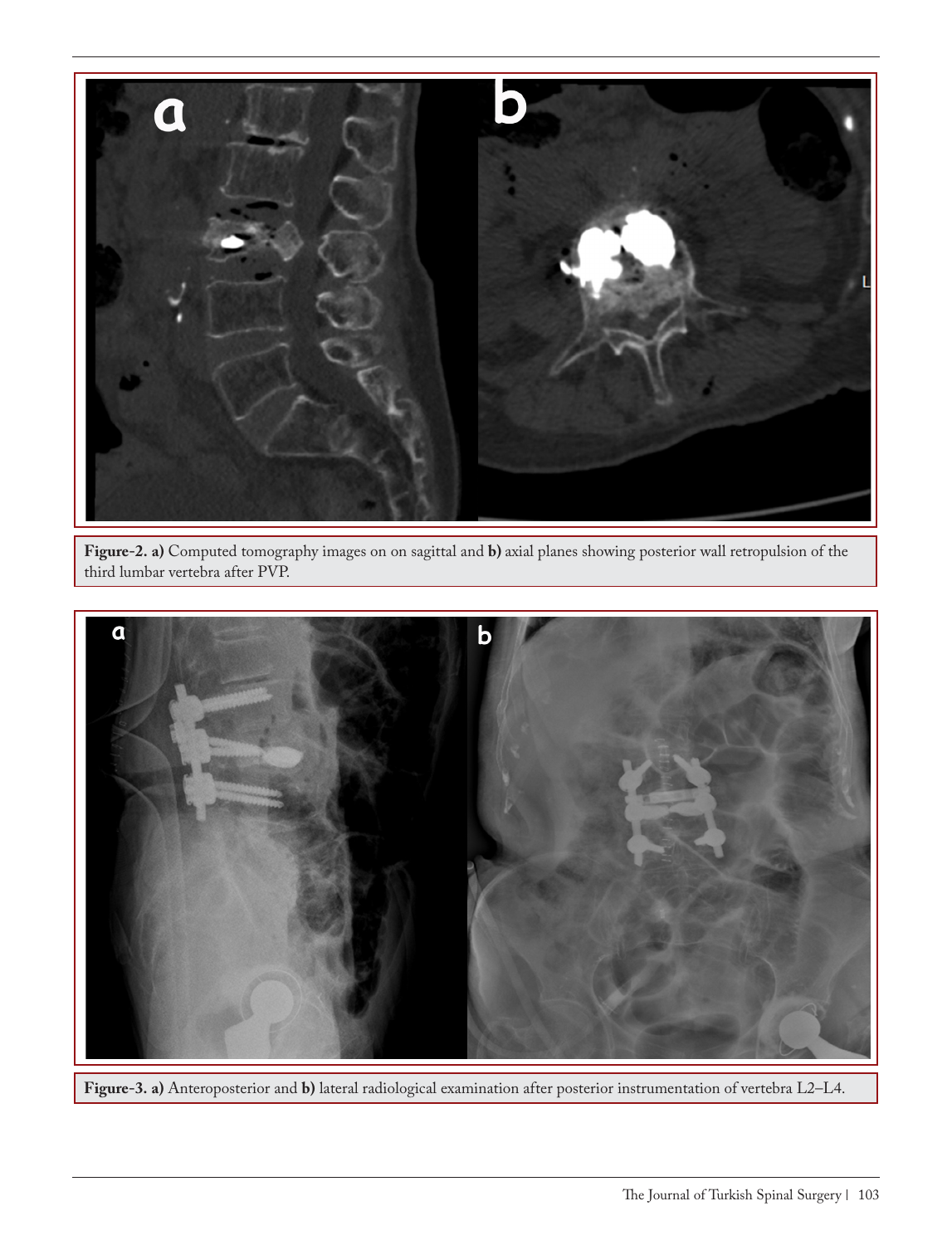# **DISCUSSION:**

There are many systems for classifying thoracolumbar burst fractures. Some of them are descriptive, while others use the fracture pattern and treatment strategy<sup>1,4-9,11,12</sup>. Nevertheless, there is no consensus on which fractures need surgical treatment or the surgical technique that should be used<sup>1,4-9,11,12</sup>.

Chen and Lee presented the results of vertebroplasty alone in six patients in whom conservative treatment was unsuccessful. The patients' pain decreased to basal levels within 72 hours despite cement leakage into the disc space or paravertebral field in four patients<sup>1</sup>. Huwart treated 62 neurologically intact patients with AO Type A-2 fractures using CT-guided PVP. Despite the CT-assisted intervention, 11% of the patients had cement leakage into the disc space<sup>7</sup>.

For AO Type A3.1–A3.3 fractures involving posterior wall protrusions, Hartmann performed kyphoplasty without instrumentation. At the final follow-up visits at an average of 14.6 months, most of the patients showed a 6° loss of kyphosis, but no patient had canal encroachment<sup>6</sup>.

Posterior wall fractures pose a risk of a neurological deficit in osteoporotic burst fractures. Yang et al. reported different techniques to prevent cement leakage in thoracolumbar burst fractures based on anterior, posterior, or lateral locations of the fracture line<sup>11</sup>.

In a patient who developed paraplegia at the T-6 level due to cement leakage after PVP, Lopes performed a T-5 to T-7 laminectomy 7 hours after the initial operation and obtained complete neurological improvement 1 month postoperatively<sup>9</sup>. In our patient, the neurological deficit likely developed while she was under local anaesthesia, but it was impossible to identify this deficit using neuro-monitoring or perioperative muscle testing. This is the first report of isolated urinary incontinence due to posterior fragment compression after vertebroplasty. All of the reported neurological complications have resulted from cement leakage.

In a neurological deficit due to cement leakage, the symptoms often occur immediately<sup>9</sup>, although Cosar et al.<sup>2</sup> and Ross and Fineman<sup>8</sup> reported patients with late-onset neurological deficits.

Surgical decompression should be performed as soon as the deficit is verified<sup>9</sup>. Two of three reported cases that did not undergo surgical decompression failed to resolve<sup>3,5</sup>. Wu10 reported neurological improvement in a patient who underwent surgical intervention 4 months after the onset of symptoms. We observed improvement in our patient within 24 hours after the emergency decompression.

Computed tomography is the gold standard for evaluating cement leakage4 . In our case, emergency CT imaging revealed bone fragment retropulsion.

In conclusion, Surgeons should consider the risk of bone fragment retropulsion according to the type of fracture. If the patient requires a urinary catheter during the procedure, the surgeon should check for a neurogenic bladder postoperatively. If suspected, a detailed neurological examination together with imaging should be performed, with emergency decompression as required.

### **Conflict of Interests:**

The authors declare no conflict of interests.

# **REFERENCES:**

- 1. Chen JF, Lee ST. Percutaneous vertebroplasty for treatment of thoracolumbar spine bursting fracture. *Surgical Neurol* 2004; 62: 494–500.
- 2. Cosar M, Sasani M, Oktenoglu T, Kaner T, Ercelen O, Kose KC, Ozer AF. The major complications of transpedicular vertebroplasty. *J Neurosurgical Spine* 2009; 11(5): 607–613.
- 3. Cotten A, Dewatre F, Cortet B, Assaker R, Leblond D, Duquesnoy B, Chastanet P, Clarisse J. Percutaneous vertebroplasty for osteolytic metastases and myeloma: effects of the percentage of lesion filling and the leakage of methyl methacrylate at clinical follow-up. *Radiology*  1996; 200(2): 525–530.
- 4. Gstöttner M, Angerer A, Rosiek R, Bach CM. Quantitative volumetry of cement leakage in viscositycontrolled vertebroplasty. *J Spinal Dis Tech* 2012; 25(5): E150–154.
- 5. Harrington KD. Major neurological complications following percutaneous vertebroplasty with polymethylmethacrylate: a case report. *J Bone Joint Surg*  2001; 83-A(7): 1070–1073.
- 6. Hartmann F, Gercek E, Leiner L, Rommens PM. Kyphoplasty as an alternative treatment of traumatic thoracolumbar burst fractures Magerl type A3. *Injury*  2012; 43(4): 409–415.
- 7. Huwart L, Foti P, Andreani O, Hauger O, Cervantes E, Brunner P, Boileau P, Amoretti N. Vertebral split fractures: technical feasibility of percutaneous vertebroplasty. *Eur J Radiol* 2014; 83(1): 173–178.
- 8. Ross IB, Fineman I. Delayed neurologic complications of vertebral bone cement injections. *Canadian J Neurological Scie* 2010; 37(1): 125–127.
- 9. Sidhu GS, Kepler CK, Savage KE, Eachus B, Albert TJ, Vaccaro AR.Neurological deficit due to cement extravasation following a vertebral augmentation procedure. *J Neurosurgical Spine 2013;* 19(1): 61–70.